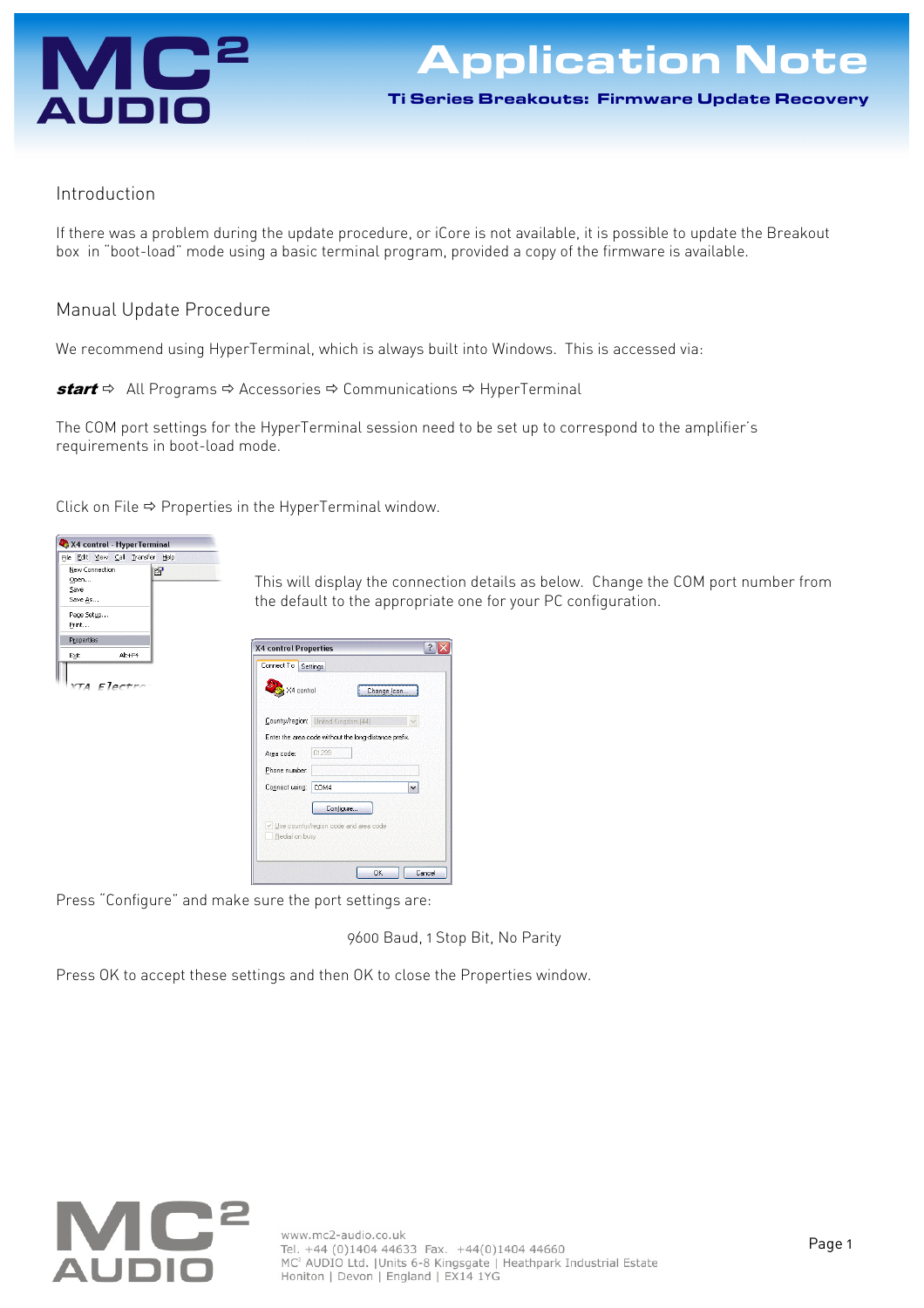It should now be possible to connect to the Breakout box to begin the boot-load procedure.

## ONLY ONE AMPLIFIER/BREAKOUT BOX MAY BE UPDATED AT A TIME — TURN OFF ALL OTHER CONNECTED UNITS DURING THE UPDATE PROCEDURE!

To force the Breakout box into "boot-load" mode, press the "Identify" button on the rear panel and hold it in whilst turning the unit on. The POWER LED will illuminate immediately. Release the button. A message should appear in the HyperTerminal window:

| $\blacksquare$ $\blacksquare$ $\times$<br>X4 control - HyperTerminal                                                           |                                                                                                                                                                                                                                                                                   |  |  |  |
|--------------------------------------------------------------------------------------------------------------------------------|-----------------------------------------------------------------------------------------------------------------------------------------------------------------------------------------------------------------------------------------------------------------------------------|--|--|--|
| File Edit View Call Transfer Help<br>$\bigcap \mathcal{B} \mid \mathcal{B} \mid \mathcal{B} \mid \mathcal{B} \mid \mathcal{B}$ | Pressing "Y" on the keyboard will then erase the current firmware<br>and prompt for a new version to be loaded.                                                                                                                                                                   |  |  |  |
| !!ABOUT TO ERASE FLASH!!<br>Press Y to start,<br>any other key to abort:                                                       | If you want to cancel this before the erase procedure, just press<br>any another key or turn the amplifier off.                                                                                                                                                                   |  |  |  |
| Load HEX $FiIe$                                                                                                                | Otherwise, press "Y" – the RX LED will illuminate and the message<br>will be updated with "Load HEX file" as shown here.                                                                                                                                                          |  |  |  |
| $\rightarrow$<br>CAPS NUM Capture<br>SCROLL<br><b>ANSI</b><br>9600 8-N-1<br>Connected 00:01:05                                 | $\Box$ e $\times$<br>X4 control - HyperTerminal<br>File Edit View Call Transfer Help<br>$D \ncong \ncong 3 \ncong$<br>Send File<br>Receive File<br>Capture Text<br>Send Text File<br>4 <i>SH!!</i><br>!!ABOUT<br>Capture to Printer<br>any other key to abort:<br>Load HEX $File$ |  |  |  |

| <b>Send Text File</b>  |                        |                   |                      |         | $\hat{ }$ |
|------------------------|------------------------|-------------------|----------------------|---------|-----------|
| Look $ n $             | <b>B</b> src           |                   | $\blacktriangledown$ | ← 白び 国· |           |
| My Recent<br>Documents | conv<br>TiAmpV1p25.hex |                   |                      |         |           |
| Desktop                |                        |                   |                      |         |           |
| My Documents           |                        |                   |                      |         |           |
| My Computer            |                        |                   |                      |         |           |
|                        |                        |                   |                      |         |           |
| My Network<br>Places   | File name:             | TiAmpV1p25.hex    |                      |         | Qpen      |
|                        | Files of type:         | Text file (".TXT) |                      |         | Cancel    |

From the menu, select Transfer  $\Leftrightarrow$  Send Text File and point the program to the location of the amplifier firmware file. The file type by default on the file select window is "txt" — change this to "hex" to ensure the firmware can be located.

Note — filename shown here is for illustration only — your hex file will be different.



Sends a text file to the remote system